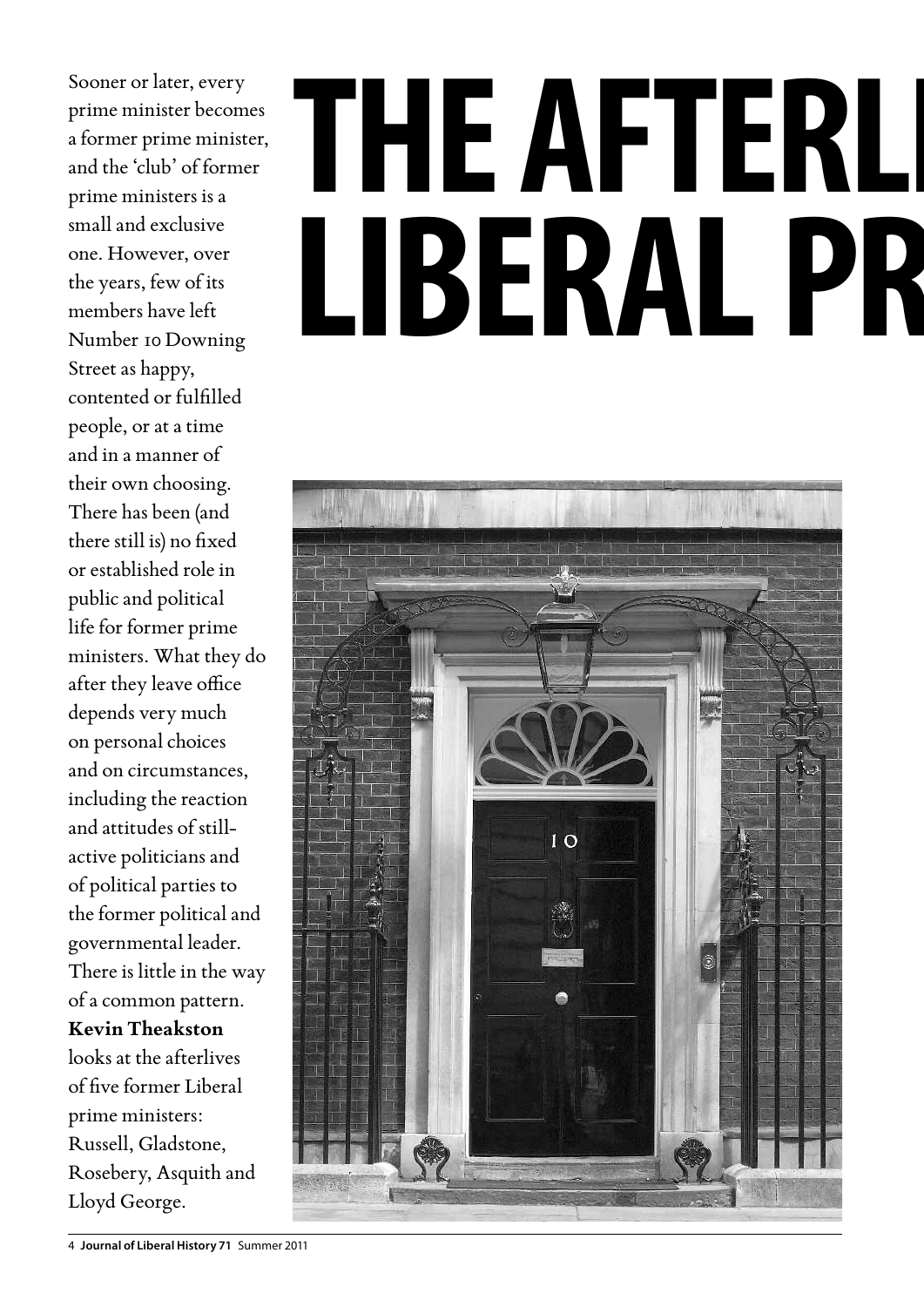# **VES OF FORMER ME MINISTERS**

T ONE point, in the 1920s, there were, remarkably, three former Liberal prime ministers alive at the same time: Lord Rosebery, Asquith 1920s, there were, remarkably, three former Liberal prime ministers alive at the and Lloyd George. Before that, Earl Russell and Gladstone were Victorian members of the former Liberal prime ministers' 'club'. Two other Liberal premiers – Palmerston, who died in office (the last prime minister to do so) in 1865 aged eighty-one, and Sir Henry Campbell-Bannerman, who died aged seventy-one in 1908, only seventeen days after resigning office (the shortest postpremiership of any prime minister) – fall outside the scope of this article. Campbell-Bannerman is sometimes described as the last prime minister to die 'on the premises' but he is in fact the only prime minister (or, more strictly, former prime minister) actually to die in Number 10 itself. (None of the seven other British premiers who died while still holding that post died in Downing Street, but at other locations.) Although no longer in office, it was simply out of the question for the dying Campbell-Bannerman to be moved from Number 10 after Asquith took over.

Both Russell and Gladstone had had previous departures from the topmost office before their final curtain calls in 1866 and 1894 respectively. Russell had resigned as prime minister in 1852 and then played a sometimes awkward role in frontbench politics, serving in the Cabinets of two other prime ministers (Aberdeen and Palmerston), before resuming the premiership in 1865. Gladstone had withdrawn from the party leadership after the Liberals' electoral defeat in 1874 and for a while disengaged from politics (although he did not give up his parliamentary seat). However, he then resumed the leadership, becoming prime minister again in 1880, and during his next period out of office, after 1886, he was clearly Leader of the Opposition. This article focuses only on former prime ministers after their final departures from the premiership. Leaving the premiership need not mean relinquishing the party leadership. Gladstone gave up both roles in 1894, but Russell continued as Liberal leader in the Lords at any rate for two years (1866–68), Rosebery remained party leader for nearly sixteen months after quitting as prime minister, and Asquith was Liberal leader for almost ten years after losing office. In contrast, Lloyd George only became party leader four years after leaving the premiership.

#### **Leaving Number 10**

Two of the Liberal premiers left office as old men – Russell was seventy-four when he resigned in 1866 and Gladstone was eighty-four when he finally quit the scene in 1894. Russell then lived for another twelve years before dying in 1878, while Gladstone lived for only four years in retirement, dying in 1898. In contrast, the other three left at ages when they did not feel that **At one point, in the 1920s, there were, remarkably, three former Liberal prime ministers alive at the same time: Lord Rosebery, Asquith and Lloyd George.**

they were retiring but, rather, still believed they had, and were perceived to have, political futures.

When Rosebery resigned in 1895 he was only forty-eight years old – the youngest former prime minister there had been for sixtyseven years, and there has not been a younger former prime minister since then. He lived nearly another thirty-four years before he died in 1929; no one since Rosebery has had so long a post-premiership. Certainly for the first decade of that post-premiership, there was a widespread expectation that he would soon be back, heading another government or otherwise in high national office. He remained in that period a celebrity figure and a major presence on the political stage. But his star then pretty soon faded, he dropped out of public life and he became a sad, isolated and reclusive figure many years before he died.

Asquith was sixty-four when he lost power in 1916, but he did not want to give up office and resented being forced out in a 'palace coup'. He did not take a peerage and declined the Garter, thus signalling that he did not intend to retire but to stay in frontline politics. He lived for another twelve years, dying in 1928, but his glory days were all behind him.

Lloyd George was only fiftynine years old, world famous, and still at the height of his powers when he was forced out in 1922. But no one believed that he would be out forever. The King, political allies and enemies, advisers, friends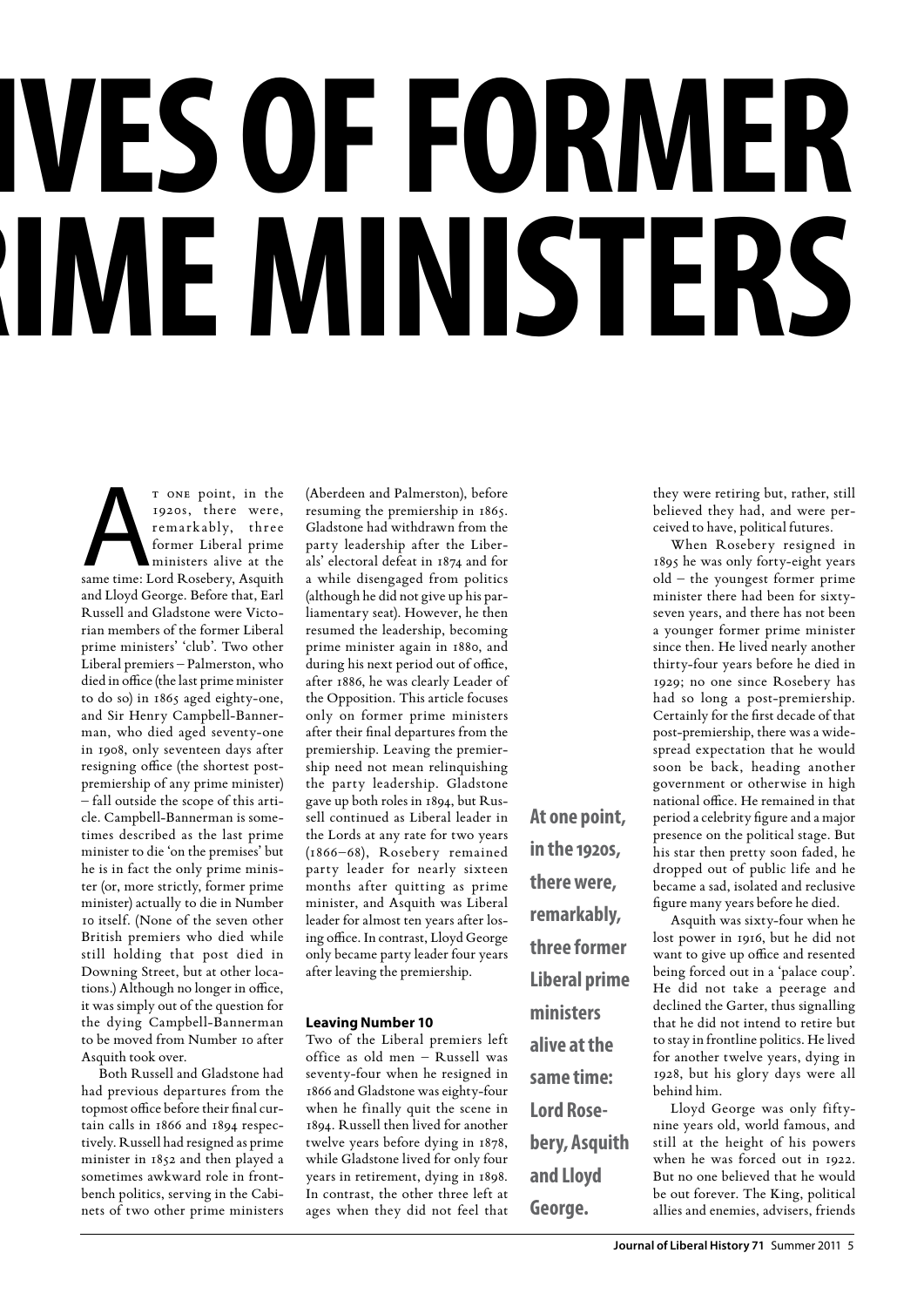and family members, and Lloyd George himself – all expected that he would return to government, and fairly soon at that. No one suspected that, in the twenty-two more years he would live, he would never be in power again.

We are now familiar with the televised exit from Number 10 of the resigning or defeated prime minister – the brief farewell remarks, the posing in front of the cameras with spouse and family, and the brave waves before the official car speeds them out of Downing Street for the last time. Lloyd George's fall and exit from power in October 1922 was actually the first to be captured on film in this way. A short silent newsreel film shows Conservative MPs spilling out of the Carlton Club meeting after the dramatic party debate and vote there which triggered his resignation, stilted footage of other top politicians of the time and the King, and – with the caption 'I am no longer Prime Minister' – a tophatted and smartly dressed Lloyd George, with his wife and daughter, stepping out of Number 10, being saluted by the police constable on duty, and pausing for the cameramen. The film ends with a caption 'In the Wilderness but with one faithful friend at least', showing a relaxed former prime minister, in the country with his dog, about to go for a walk.<sup>1</sup>

Some former prime ministers found the practicalities of adjusting to life out of Number 10 easier than others. The Asquiths had nowhere to live, as their old house had been let out and a friend had to put them up for a while until they could move back into it. Asquith himself sometimes just stagnated and slumped into an easy life with his books, his family and the social round, playing bridge, enjoying his young lady friends and drinking too much. Money was tight with the loss of the prime-ministerial salary, as they had no savings but still maintained a substantial domestic staff and a free-spending lifestyle. Asquith had left office much poorer than when he entered it and going back to the Bar was not an option. Eventually, his financial position became so bad that some of his friends organised an appeal through *The Times* for a fund to pay his debts and give him a private pension for the last few years of his

**Unlike Asquith, Lloyd George left office substantially wealthier than when** 

**he entered it.**

life. He left  $f_{19,345}$  on his death (about  $\ell$ ,300,000 in today's money).

As a younger son, Russell had spent most of his life at the financially hard-pressed end of the upper classes, admitting at one point that he had never been in debt before becoming prime minister, feeling the loss of a ministerial salary when out of office, and dependent on an annuity from his brother (the Duke of Bedford). He was unable to afford a country house of his own befitting his prime-ministerial status, although his position was helped by inheriting an estate in Ireland (in 1861) and by Queen Victoria giving the Russells a house, Pembroke Lodge in Richmond Park, for their lifetime use. His grandson, the philosopher Bertrand Russell, lived there as a child and recalled the ex-prime minister as an old man: warm, kindly and affectionate in his family circle, being wheeled around his overgrown garden in a bath chair and sitting in his room reading Hansard.<sup>2</sup>

Most of Gladstone's retirement years were spent at Hawarden, interspersed with a number of trips in the winter months to Cannes in the South of France (wealthy friends picking up the bills and providing accommodation). By any reckoning Gladstone was a rich man. The family's Hawarden estate (which was not actually formally owned by Gladstone himself) amounted to 7,000 acres and produced an income of  $f_{,10,000}$ -12,000 a year. He effectively gave away most of his own money in the 1890s, however, settling large capital sums on his children and giving  $\zeta_4$ 0,000 and 32,000 of his own books to set up St Deiniol's Library at Hawarden. (Many of the books were moved to the new building in a wheelbarrow, with Gladstone himself helping out.) When he died his will was proved at  $\pounds_{57,000}$ (around  $\sqrt{2}$ , million today).

Rosebery, who was enormously wealthy, can scarcely have noticed the loss of his prime-ministerial salary. He had inherited his titles, estates and an income of  $\mathcal{L}_{30,000}$  a year when only twenty-one, going on to marry a Rothschild heiress, which increased his total income to  $\pounds$ 140,000 (something like  $\pounds$ 9 million a year today). He had grand houses at Mentmore, Berkeley Square, Dalmeny in Scotland, The Durdans at Epsom, a villa at Naples,

thousands of acres, a yacht. At death he left  $f_{,I.5}$  million (equivalent to over  $\zeta$ , so million today), a sum that did not include extensive properties made over to his heir several years before. He poured money into horseracing, winning the Derby twice during his short premiership and then for a third time in 1905. He once joked that 'politics and racing were inconsistent which seemed a good reason to give up politics.'

Unlike Asquith, Lloyd George left office substantially wealthier than when he entered it. He turned down offers of City directorships but received an annuity of  $f_1$ ,000 a year from the American tycoon Andrew Carnegie and made serious money from his writing and journalism, being paid one pound per word by the Hearst Press of America for thousand-word articles on contemporary political and international issues which were given world syndication. He has been described as the highest paid political journalist of his time, and he once admitted that in his first four years out of office his journalistic income was much greater than the aggregate of his ministerial salaries during his seventeen years in government. It cannot be said that Lloyd George was personally corrupt but he did realise and exploit the fact that, as an ex-prime minister, he was 'a valuable commercial property', as Kenneth O. Morgan put it. In his first year out of office (1923) he was able to cash in on his reputation as a world statesman in a triumphant five-week lecture tour of America. He also controlled substantial political funds of his own (totalling several million pounds) – controversially built up from honours sales and the purchase and then profitable resale of the *Daily Chronicle* newspaper – used for organisation, campaigning and propaganda, and to support his energetic ideasmongering (funding teams of advisers and experts).3

#### **Putting pen to paper**

All of these former Liberal premiers put pen to paper after they left Number 10. For a practising politician, Russell wrote a lot over his lifetime, including histories, biographies, and constitutional studies and, as a young man, a novel and a play. However, his memoirs, published in 1875, described as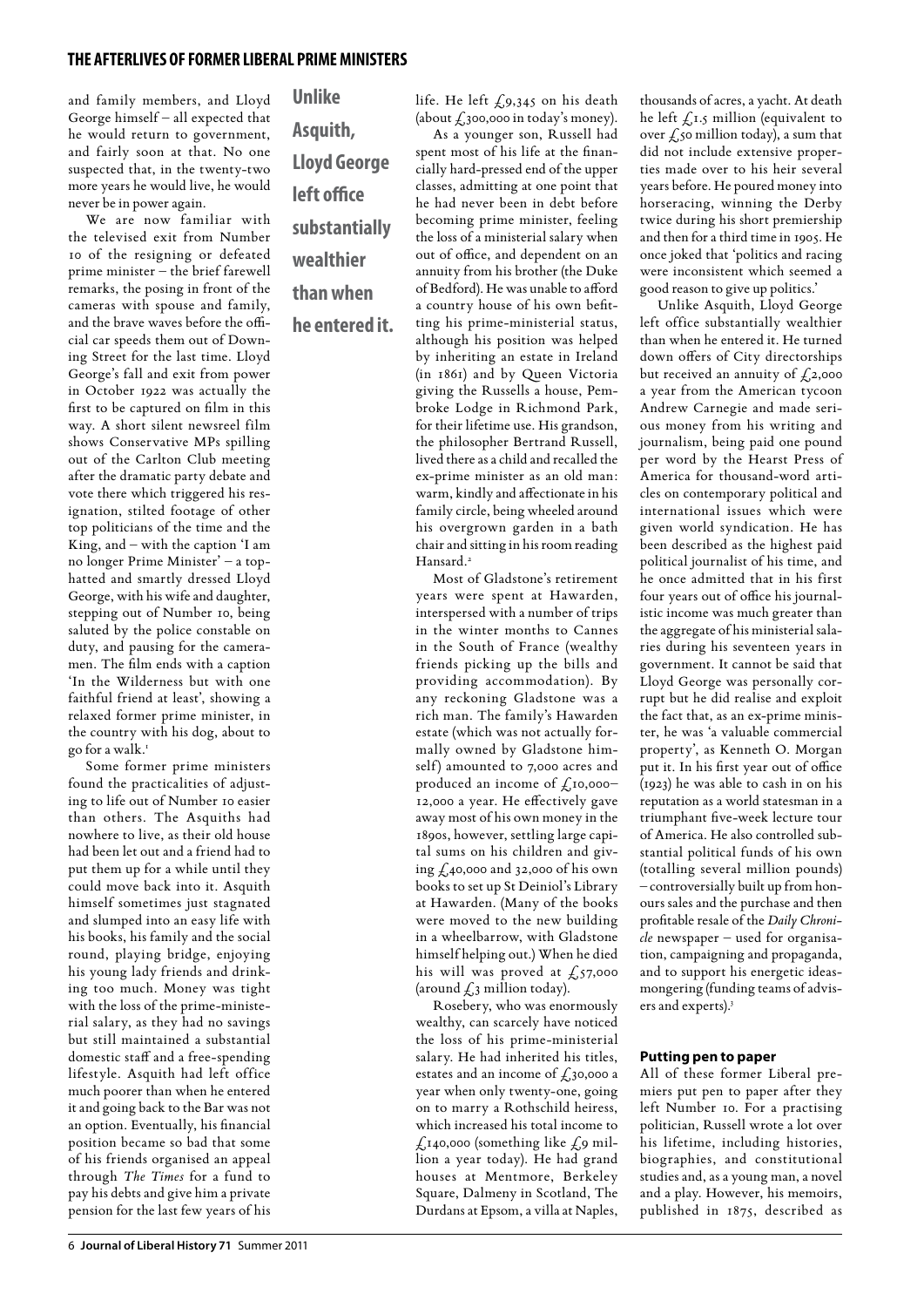'disappointing' and 'sour' by one biographer, were written after his memory had begun to fail.4

Gladstone needed a cataract operation in May 1894, which was not wholly successful and left him virtually half-blind, so that reading and writing became more difficult. But he remained intellectually active in retirement, still spending many hours at his desk in the 'Temple of Peace', his library at Hawarden. He published in these years his translation of Horace's Odes, some long journal articles on theology, and two substantial volumes on the works of Bishop Butler. He had received various offers for his autobiography and Andrew Carnegie had offered in 1887 the huge sum of  $\zeta$ 100,000 (roughly £5 million today), but Gladstone signed no contract. He did write some autobiographical fragments and leave papers on some particular episodes but never got down to planning or working on a proper volume of memoirs.

Rosebery was a noted writer and, having published a biography of William Pitt in 1891, he went on to write studies of *Napoleon: The Last Phase* (1900), *Lord Randolph Churchill* (1906) and *Chatham: his Early Life and Connections* (1910), together with many shorter essays and addresses, after leaving office. Professional historians tended to be sniffy, but the books sold well enough. He turned down invitations to write the biographies of Gladstone, Disraeli and Lord Kitchener, however, and refused ever to write his own memoirs or an autobiography.

Needing the money, Asquith wrote several impersonal and unrevealing volumes of reminiscences and memoirs, which did not sell as well as Margot Asquith's more colourful and indiscreet autobiography and other writings. The problem was that 'he had no desire to tell the world what really happened', as Roy Jenkins noted, 'and he was insufficiently interested in himself.'5

Lloyd George wrote six fat volumes (totalling one million words) of *War Memoirs*, published between 1933 and 1936, followed by two further volumes, *The Truth About the Peace Treaties*, in 1938. Pugnacious, controversial and partisan, they sold well. In them he took the chance to vindicate his record, settle personal scores and refight his battles

with the top brass. It was a Lloyd George-centric account of the war, much like Churchill's later World War II memoirs. Margot Asquith reported with delight her mother's reaction: 'I always knew that [Lloyd George] had won the war but until I read his *Memoirs* I did not know that he had won it single-handed.'6 Later on, he mused about possibly writing a character study of Gladstone or a book on Welsh preachers (he was a connoisseur of sermons) or even a novel, and given his taste for trashy 'shilling-shockers', one wonders just what sort of novel he might have produced!

#### **Honours**

Gladstone always wanted to go down in history as plain 'Mr Gladstone'. He had refused a knighthood in 1859 and offers of a peerage in 1874 and 1885. He was not an egalitarian and had great respect for rank and the social hierarchy, but he always saw himself as a commoner. In 1894 Queen Victoria curtly said that she did not offer her retiring prime minister a peerage only because she knew he would (again) refuse it. He also encouraged his wife to decline the offer of a separate peerage in her own right.

Rosebery had inherited his earldom, while Russell had accepted his in 1861, and both had been created Knights of the Garter while still active in politics. Rosebery added the Order of the Thistle when he resigned as prime minister, Russell getting a GCMG. Asquith finally accepted an earldom and the KG in 1925.

Lloyd George had long held the Lords in contempt and once praised Gladstone, Joe Chamberlain, Bright and Cobden for never making the 'mistake' of taking an honour. He remained an MP until near the end and became Father of the House. But, fading rapidly and seriously ill in 1944 it was obvious that he was in no fit state to fight another general election, and in any case his Caernarvon seat was no longer looking so safe. Hints were discreetly dropped with Churchill and, after some last minute agonising over the decision, Lloyd George accepted a hereditary peerage, the honour being announced to widespread amazement (and, in some quarters, dismay) on 1 January 1945. The new Earl Lloyd-George of Dwyfor died

**Lloyd George had long held the Lords in contempt and once praised Gladstone, Joe Chamberlain, Bright and Cobden for never making the 'mistake' of taking an honour.**

before he could take his seat in the House of Lords, however.

#### **Russell: the ex-prime minister as nuisance**

Russell was not ready to retire completely in the late-1860s and remained politically active in the Lords, attacking the policies of the Conservative government that succeeded his own and opposing Derby's reform bill. Looking ahead, he tried in 1867–68 to set out an agenda for the next Liberal government, publishing pamphlets proposing Irish church reform and introducing resolutions in the House of Lords calling for a minister of education and improved education for the working classes. He told Gladstone that he had pretty well made up his mind not to take office again, but there were rumours that he wanted to be Foreign Secretary again if the Liberals got back in. Knowing how troublesome the independentminded Russell could be, Gladstone thought that it might be safer to have him on the inside and when he became prime minister in 1868 offered Russell a seat in the Cabinet without portfolio, but Russell declined (and later complained about what he had been offered).

He supported some of the Liberal government's policies: the Education Act, the Irish Land Act. He introduced a proposal for life peers that Gladstone backed. But he was often unhelpful and a nuisance, criticising the government or quibbling over the details of its measures in the Lords or the press. He opposed the introduction of the secret ballot in elections, for instance, and, though he favoured the abolition of the purchase of commissions in the army, he opposed the way in which the government went about it. He was often critical of Gladstone's foreign policy, venting his dislike of his successor's attitude towards the colonies, the empire and the armed forces.

Gladstone handled the erratic and crotchety ex-prime minister as tactfully as he could, writing to keep him in touch, giving Russell credit for his achievements and arguing that he was building on them, and claiming that he looked upon him as his 'oracle and master' on constitutional questions. But he complained to Lord Granville about Russell's 'petulant acts' and about him 'leading the mad'.7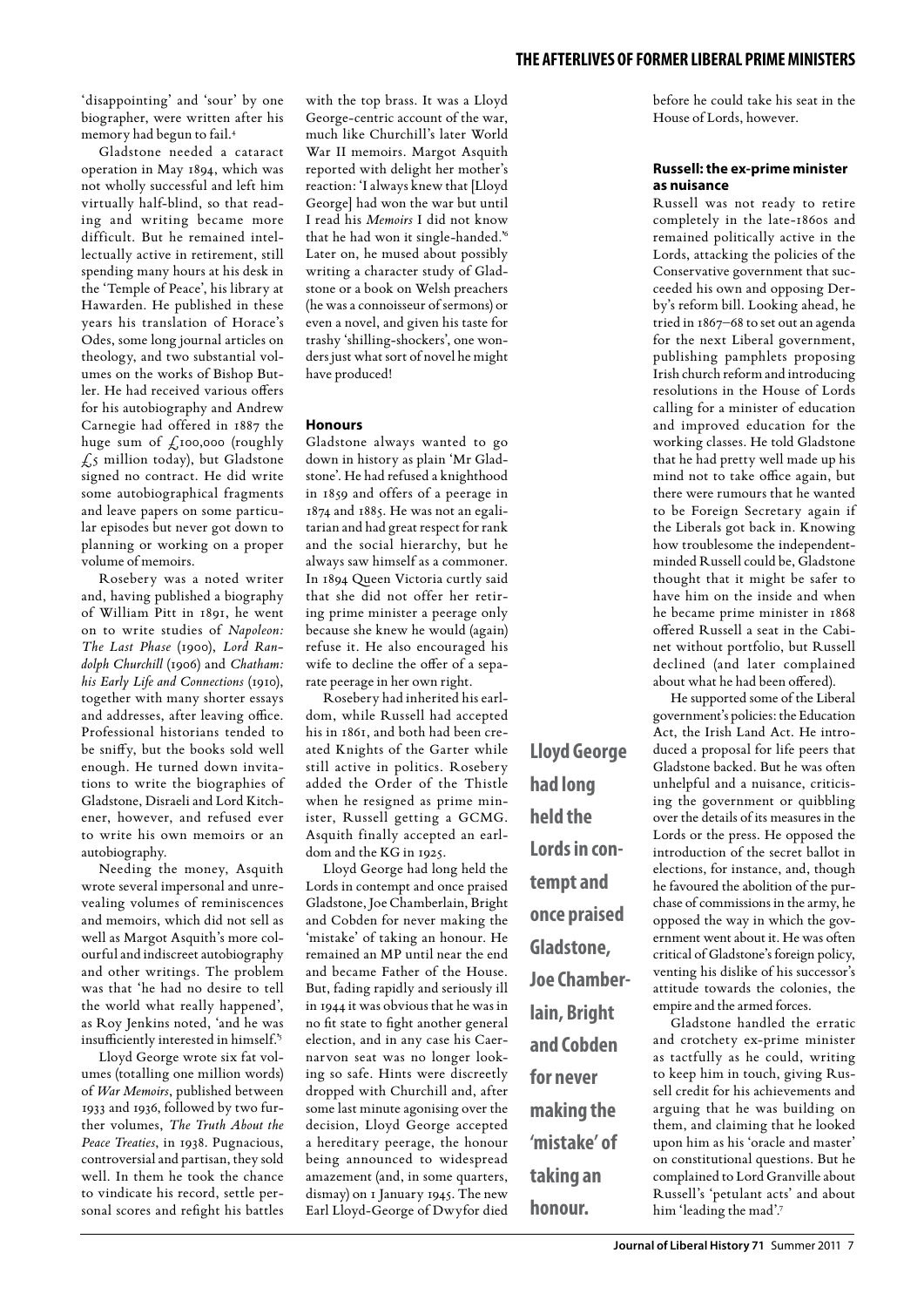









Left: Lord John Russell (Prime Minister 1846–52, 1865– 66); William Gladstone (Prime Minister 1868–74, 1880–85, 1886, 1892–94); Lord Rosebery (Prime Minister 1894–95)

Above: H. H. Asquith (Prime Minister 1908–16); David Lloyd George (Prime Minister 1916–22)

#### **Gladstone: overshadowing your successor**

Gladstone was an octogenarian during his last premiership: the oldest man ever to be appointed prime minister. He always felt that Wellington and Palmerston had made the mistake of clinging to office for too long, and he ultimately did so as well, most of his colleagues in the end being frankly glad to see the back of him. The Queen could scarcely conceal her glee at his departure. He had expected and wanted to be formally asked about his successor – and would have nominated Lord Spencer (the top Liberal in the Cabinet most committed to Home Rule). But the Queen did not consult him and sent instead for Lord Rosebery – a choice that dismayed him (he would have preferred even Harcourt over Rosebery).

After Gladstone's resignation, Rosebery's Liberal government lasted only fifteen months. The Grand Old Man did not think much of its performance or the new leadership. He disliked the way in which Rosebery abandoned Home Rule. He regretted having brought the 'difficult' Rosebery to the front and making him Foreign Secretary, where they had had policy clashes. 'I cannot understand him – he remains a closed book to me', Gladstone complained after resigning. 'He never consults me.' Later, in 1896, Gladstone said that 'he gave Rosebery up altogether as a competent man for Liberal leadership – for lack of judgment and even sense.'8

Nor did his successor's regime please him in other ways. He disliked Harcourt's budget and the new graduated death duties on land. He had reservations about aspects of the Welsh Church Disestablishment legislation, and ministers feared that he might intervene to speak out against it at the committee stage (it fell with the government).

The problem was that Gladstone had become out of date and out of touch with the party and the new ideas coming into it. If he had stood aside earlier, the Liberals may have been better able to make the transition to a new and effective leadership and to adapt themselves to new social forces and political challenges.

Gladstone liked to refer to his 'political death' in 1894. But, as Feuchtwanger noted, his 'authority was … still so great that any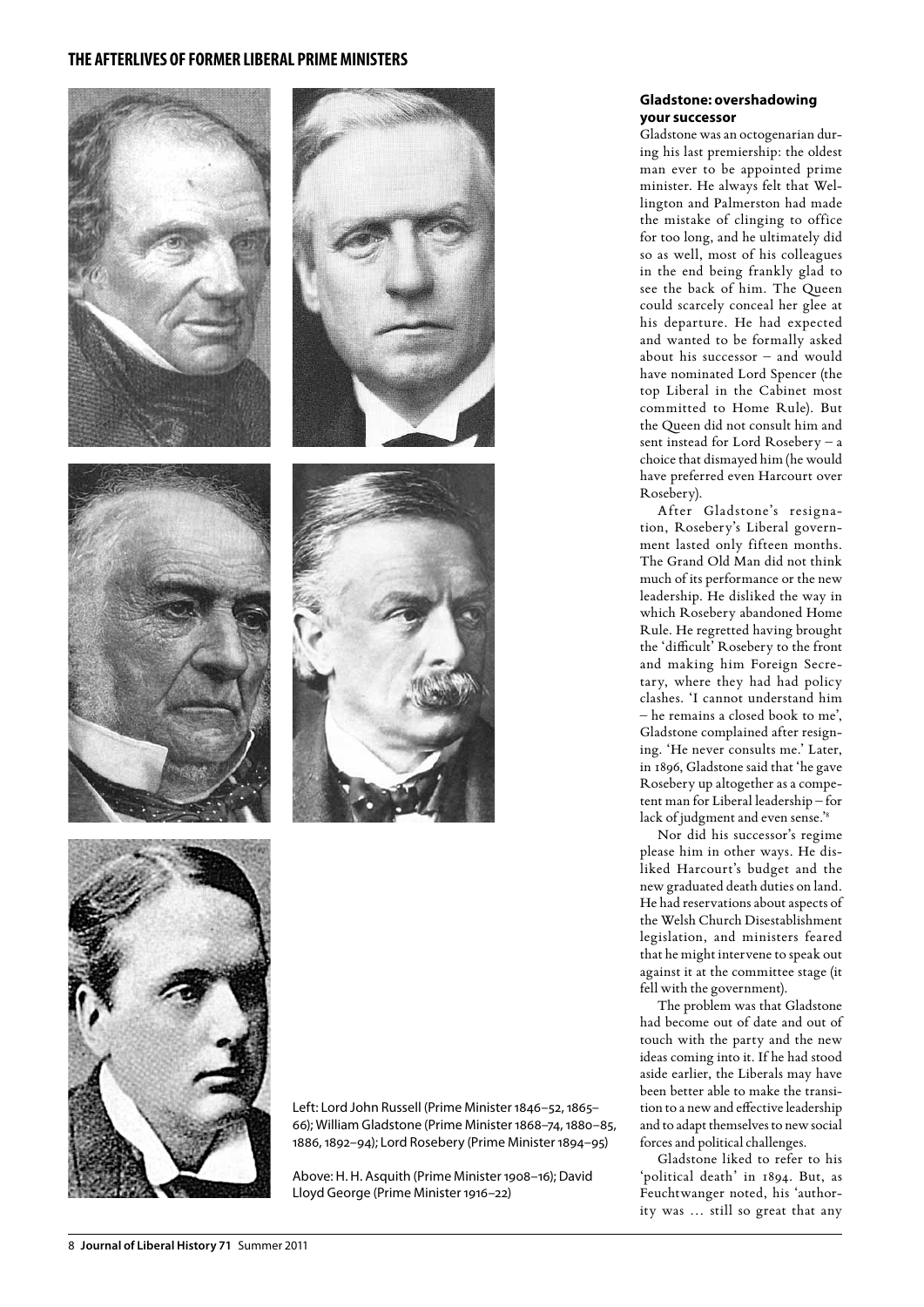move on his part caused more than a ripple in the muddied waters of Liberal politics. Nobody could be quite certain that he might not sweep back into the arena as he had done before.'<sup>9</sup> Echoing the events of twenty years earlier, it was his controversial intervention on the issue of the Armenian massacres which brought him back briefly onto the political stage, meeting deputations, writing to the press and making his last great public speeches. He called for strong action and argued that the Turkish empire should be wiped off the map. The more direct impact, however, was on his successor and on the infighting within his own unhappy party. Shortly after Gladstone's September 1896 speech in Liverpool, Rosebery – ill at ease and miserable under his great predecessor's shadow, and looking for a way out – resigned as party leader.

#### **Rosebery: throwing away chances**

Thought still to have a brilliant future before him when he ceased to be prime minister, Rosebery threw it away by his posturing, grandstanding, disloyalty and disengagement from the disciplines of organised party politics.

When he left office in 1895, Rosebery had been prime minister for just one year and 109 days. 'There are two supreme pleasures in life', he later wrote. 'One is ideal, the other real. The ideal is when a man receives the seals of office from his Sovereign. The real pleasure comes when he hands them back.' Yet his defeat and failure as a prime minister had been a shattering experience and Rosebery was haunted by a sense of failure, for the rest of his life brooding on the traumas of 1894–95 and often declaring that he wished he had never accepted office. When chances of a return occurred in the years ahead, part of him always recoiled from them.

Disillusioned and disenchanted with politics, Rosebery had wanted to quit the Liberal leadership and retire from politics, for a time at any rate, immediately after the disastrous 1895 general election. But he continued nominally to head the party, while not giving it any real lead, for more than a year after the defeat until Gladstone provided him with the excuse he had been looking for to jump ship. He wanted, he **Rosebery's dramatic speech at Bodmin in November 1905, denouncing Home Rule and insisting that he could not 'serve under that banner', was an act of political selfdestruction, finally cutting him off from his erstwhile supporters and ensuring that there would be no place for him in the Liberal government that Campbell-Bannerman would soon** 

**form.** 

told friends, to free himself from the 'Gladstonian chains' that he had been bound by ever since he had entered politics and was through with the thankless role of acting as 'Mr G's political executor'. Rosebery believed that the Liberal Party needed to change, developing a new programme and widening its electoral appeal, but he did not to want to get involved in the hand-to-hand political fighting necessary to effect that change. He seemed almost to want the party to change and then by acclamation to welcome him back as leader on his own terms.<sup>10</sup>

Rosebery's future was the subject of considerable speculation. He was still relatively young, had experience of the highest offices, and had real political star quality. He sent out mixed and confusing signals, however, and his political intentions and plans seemed changeable, elusive and mysterious even to himself, let alone his often-bewildered supporters in the party and the public. By the time Sir Henry Campbell-Bannerman was elected leader in 1898, Rosebery was more popular than he had been as prime minister and many of his supporters regarded Campbell-Bannerman as a second-rate figure, a stopgap who would just keep the seat warm until their hero was ready to reclaim his rightful place.

In 1899 Rosebery was elected, at the top of the poll, to Epsom District Council. He was unanimously voted chairman but characteristically refused the post, though he was an active member of the council, scrupulously attending meetings through the three years he served. This was very worthy and indeed unique for a former prime minister, but not quite what those who wanted to see him back in political office had in mind. (He had, of course, earlier been chairman of the London County Council before becoming prime minister, in 1889–90 and 1892.)

The three or four years following the outbreak of the South African War in 1899 were the crucial period in which Rosebery might have returned to a position of national or party leadership. But he lost the chance, partly through his own doubts, hesitations and mistakes and partly because of the way the wider political situation developed and changed.

With the Liberal Party in argumentative disarray over the war, Rosebery's ultimate aims were not always clear or consistent. He appeared at some times to be wanting to battle for the future of the party (the Liberal League being formed with him as president to press the Liberal Imperialist case against the anti-war 'Little Englanders' in the party). At other times he apparently wanted to provoke a formal split in the party. His supporters certainly schemed to undermine or displace Campbell-Bannerman as leader. And Rosebery also appeared to hanker after a political realignment and a non-party or aboveparty political and personal future (latching on to the fashionable 'national efficiency' ideas).

During the infighting in the Liberal Party at this time, Rosebery and his acolytes underestimated Campbell-Bannerman (a tougher and shrewder figure than his detractors thought) and overestimated their own strength and support. Rosebery certainly showed his mastery of publicity and ability to command attention and headlines. But Campbell-Bannerman carried with him the centre and the bulk of the party. Any prospect of either a Rosebery-led 'national' coalition or a Roseberyite takeover of the Liberal Party faded as two-party partisanship revived with the ending of the Boer War and controversies over the 1902 Education Act, and were finally ended with Joe Chamberlain's launch of his protectionist crusade in 1903 and the Liberals uniting in defence of free trade. As events moved on, Rosebery was left stranded, his position weakened, looking increasingly marginalised. Behind the scenes, the King had apparently tried to persuade him in 1901 to come back and resume the Liberal leadership and in 1905 again appealed unsuccessfully to him to take office. But by 1904 it was becoming widely understood that the King would send for Campbell-Bannerman when the time came to change the government.

Rosebery's dramatic speech at Bodmin in November 1905, denouncing Home Rule and insisting that he could not 'serve under that banner', was an act of political self-destruction, finally cutting him off from his erstwhile supporters and ensuring that there would be no place for him in the Liberal government that Campbell-Bannerman would soon form. Once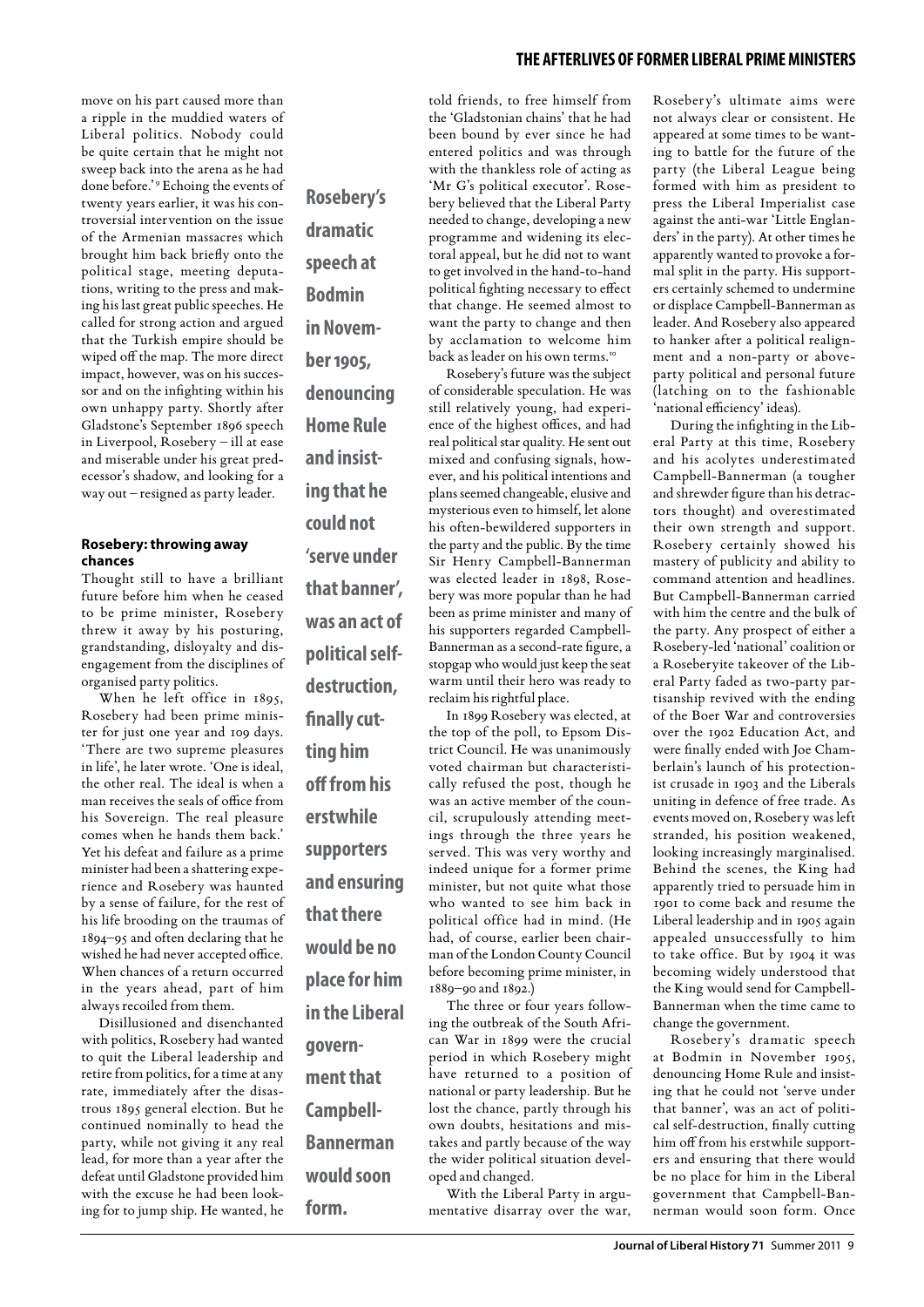Campbell-Bannerman became prime minister, appointed the leading Liberal Imperialists to senior positions and won a landslide majority, Rosebery was effectively politically finished.

He stayed on the political stage a few years longer, an increasingly isolated and irrelevant figure with virtually no personal followers, sitting on the crossbenches in the Lords, a purely negative critic of the Liberal government. It might have been better for his reputation if he had taken himself out of the way by accepting the post of ambassador to the United States pressed on him in November 1906 by Sir Edward Grey and the King, but he refused it. His alienation from the Liberals now became even more pronounced and his attitudes and views markedly Conservative.

Having opposed the introduction of old age pensions, Rosebery strongly attacked Lloyd George's 1909 'People's Budget' as 'tyrannical and socialistic' and heralding a 'social and political revolution', and he defended his fellow aristocratic landowners as a 'poor but honest class'. But when the crunch came, he declared that he would not vote against it, fearing that the Lords' actions in defeating the budget could imperil the very existence of the second chamber. Later, although he strongly opposed the Liberals' reform of the Lords powers, he further damaged his reputation by finally voting for the Parliament bill. He was now despised on both sides of the political divide, Liberals viewing him as a reactionary, Tories as a coward. After 1911 he never again entered the House of Lords.

At the age of sixty-four, Rosebery's political career was over. He no longer had the necessary standing, influence, following or appetite for office. 'If I were to join the battle', he told one confidant, 'I should find myself back again where I will not be.' He had come to hate and detest politics – 'this evil-smelling bog', as he called it, from which 'I was always trying to extricate myself'.11

When Lloyd George became prime minister in 1916, in an effort to bolster his administration, he offered Rosebery the post of Lord Privy Seal – he would not have departmental duties but serve in a 'consultative capacity' – but he refused the job. It is not clear what Rosebery at this stage would have

**'Asquith cuts no ice', protested his old ally Edward Grey. 'He is using the machine of a great political brain to re-arrange old ideas.'**

brought to the government, other than the public appeal of his name.

In November 1917 tragedy struck when his younger son, Neil Primrose – who had been an MP and a promising junior minister – was killed in action while serving with the army in the Middle East. A year later, in November 1918, Rosebery was felled by a massive stroke that left him partially paralysed. For the last ten years of his life before he died in 1929, aged eighty-two, he was a largely forgotten figure, living a lonely and melancholy invalid existence. For all his glamour, gifts and brilliant early promise, it is difficult to avoid the conclusion that he had been a political failure: an unhappy and unsuccessful prime minister and then an unhappy and unsuccessful ex-prime minister.

#### **Asquith: hanging on too long**

Asquith remained leader of the Liberal Party after 1916 but found being the leading opposition figure in wartime an awkward, unwelcome and constraining position. Many of the senior Liberals had followed him rather than serve under Lloyd George, but he did not want to widen the rift in the party ranks and temperamentally was always basically a ministerialist and not a man for to-the-sword opposition, which he anyway felt would be inappropriate in wartime.

On a number of occasions Lloyd George tried to lure him back into government, despite some doubts about this in his close circle and Lloyd George's own sense that Asquith was 'sterile' when it came to policy ideas. Various posts were dangled in front of him – Foreign Secretary, Chancellor, Lord Chancellor (with a tempting  $\mathcal{L}$ 10,000 salary and a  $\angle$ 5,000 pension) – but Asquith turned them all down. On the only occasion when Asquith did try to turn the heat up on Lloyd George during the war – when he led calls in 1918 for a select committee to be established to inquire into whether Lloyd George had mislead parliament about troop levels available to the generals on the western front – it backfired on him and underlined the party split.

The 1918 'khaki election' was a disaster for Asquith. He had little in the way of a positive programme to offer and largely ended up simply warning against giving Lloyd George a 'blank cheque'. His heart was not in it and he expected to lose, but the outcome was worse than he had thought likely. The coalition swept the board while Asquith's Liberals won only twenty-eight seats, being overtaken by Labour, and Asquith lost his own seat. It might have been a good moment to quietly bow out. But with no obvious successor, Asquith chose to soldier on as Liberal leader although he was really in a sort of political limbo. In the first half of 1919 he received not one invitation to speak from any Liberal association in the country. Taking on the job that year of chairing a Royal Commission on Oxford and Cambridge universities was hardly the sort of assignment to bring him back to the centre of the political stage.

It was February 1920 before he returned to parliament via a byelection. But the odds were stacked against a great political come back. He was the leader of a small and unhappy parliamentary force. His own political position was ambiguous, as he was rightly seen as a Whiggish figure but was the leader of the more radical part of the divided Liberal Party. Fatally, he had no real fight left in him and dismayed followers were soon complaining that he gave no strong lead. Graham Stewart has put his finger on 'Asquith's inability to inject new thinking into Liberalism. He offered nothing to suggest he had adjusted to a changed environment, but nor would he step aside for someone who might carry forward the party into the post-war world.' 'Asquith cuts no ice', protested his old ally Edward Grey. 'He is using the machine of a great political brain to re-arrange old ideas."<sup>12</sup>

Like a general fighting the wrong battle, Asquith took pleasure from the fact that in the 1922 general election his wing of the Liberal Party did slightly better than Lloyd George's, although more significant was that Labour's advance continued. In 1923 the two Liberal factions were brought together by Baldwin's move towards protectionism but the unity was superficial and half-hearted. Asquith remained formally party leader but Lloyd George controlled substantial independent funds and provided the real dynamism and ideas, and tensions and bitter mistrust continued. After the December 1923 election produced a hung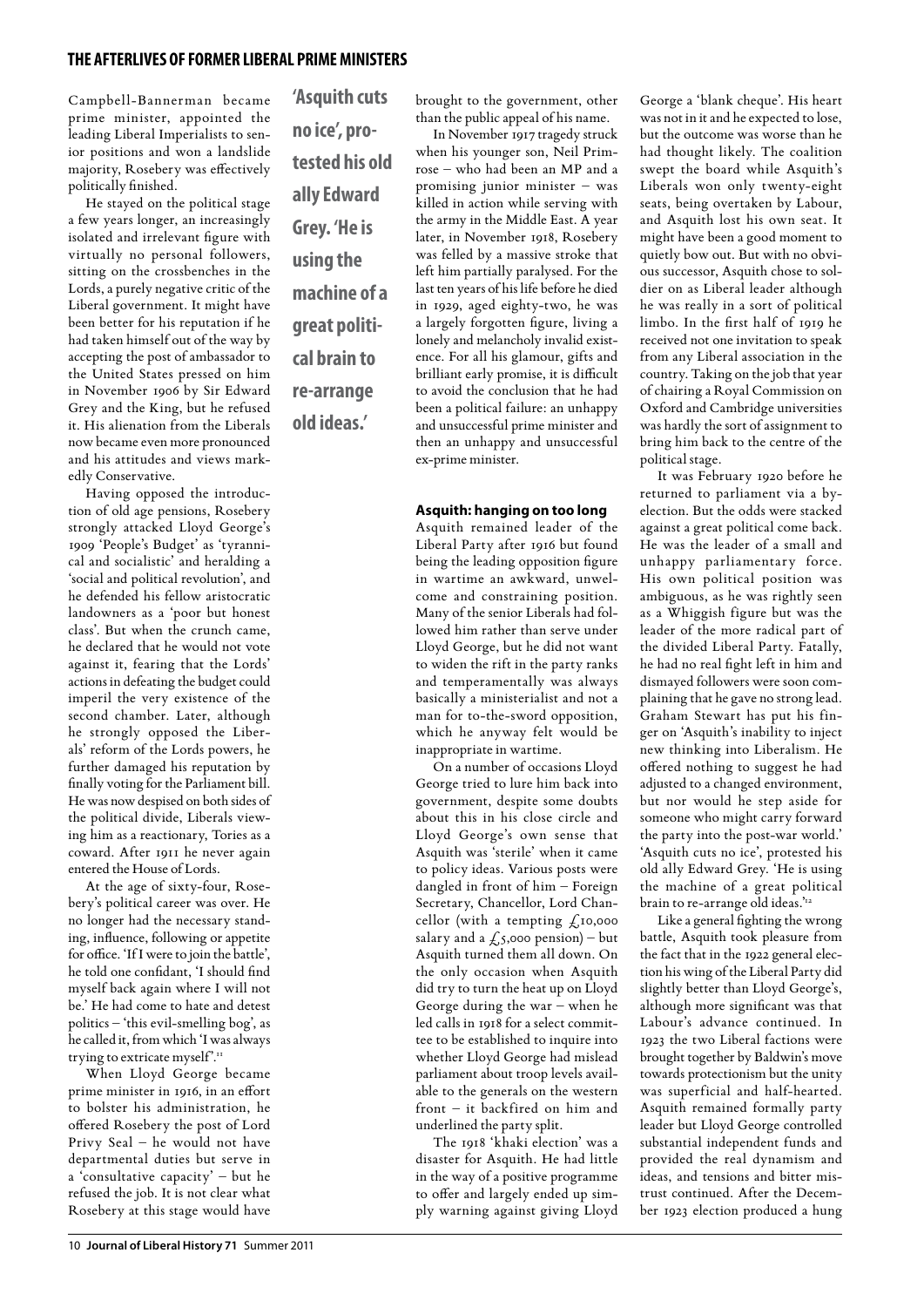parliament, Asquith was the 'kingmaker', rejecting the idea of a coalition and opting to put in a minority and inexperienced Labour government which he judged would not last long and the failure of which would hopefully benefit the Liberals. It was a major miscalculation, for when Labour fell from office in October 1924 and another general election was held, which the Conservatives won, the real casualties were the Liberals, who lost three-quarters of their seats. Asquith was again unhorsed, losing Paisley.

He moved to the Lords and remained overall party leader while Lloyd George led in the Commons. This was an unstable arrangement and an uneasy partnership that could never lost for long, and things came to a head in May 1926 when they fell out over how to respond to the General Strike (Asquith backing the government). Asquith then had a stroke after which he resigned the leadership in October 1926. His post-premiership had been a painful and protracted anti-climax and political decline. 'He had stayed too long in an impossible situation', Jenkins concluded, his reasons for hanging on largely negative, and offering the declining Liberal Party little that was positive.<sup>13</sup>

#### **Lloyd George in the wilderness**

Certainly up to 1931 (and to a lesser extent after that), Lloyd George remained a critical player and at the very centre of British politics, and he was one of the most creative and exciting politicians of the period, brimming with ideas, plans and schemes. Some of his impact was negative, in the sense that he was a bogeyman to his rival political leaders, haunting their minds and their political calculations as they manoeuvred to thwart him and keep him out. Much of the politics of the 1920s were a reaction against Lloyd George – his methods, record, policies and personality.

Ideas about new coalitions or alliances, dividing or breaking up the established parties, seemed never far from his thoughts. Options were kept open and feelers put out to left and right at various times, hoping to attract moderate Labour and progressive Conservatives, and he looked to exploit whatever opportunities came his way as the tectonic plates of the party system groaned and shifted, with five elections in nine years (1922–31) and two periods of minority Labour government (1924 and 1929–31). The underlying problem was that his political space was more and more squeezed as the Liberals lost out to Labour and the Conservatives and as two-party politics was restored. In 1924–29 and even more so after 1931, large government majorities effectively sidelined him. 'Ideas and experts were not enough', as Kenneth O. Morgan argued. 'He needed also supporters, organisation, a party base – above all, public trust. These were assets which Lloyd George, however fertile in ideas and initiatives, conspicuously lacked.'14

While the role of a 'permanent one-man opposition' played to his strengths and was perhaps the only one that circumstances really

permitted, it was ultimately a culde-sac. He thought that his freewheeling independence was an asset, as John Campbell noted, but the absence of a strong party base actually left him isolated, cut off from the real road to power and, eventually, in the wilderness.<sup>15</sup>

Liberal reunion after 1923 was always rather cosmetic and Lloyd George's relations with Asquith were edgy and uneasy. Had Lloyd George won control of the Liberal Party sooner, he might have been better able to rescue its position and restore its fortunes. 'When Lloyd George came back to the party, ideas came back to the party', one Liberal politician said. What Lloyd George tried to offer in the 1920s was a nonsocialist radical alternative, a politics of creative ideas, attractive to moderate and progressive opinion. But while headlines were captured, and the contrast with Baldwin's 'Safety First' and MacDonald's call for 'no monkeying' was marked, the electoral rewards (in 1929) were frustratingly scanty.

Lloyd George and the Liberals were really on a hiding to nothing in helping to prop up a minority Labour government after 1929 but getting little in return. Divisions within the Liberal Party were deepening while Lloyd George was casting about for some formula to escape from the tightening thirdparty squeeze that they were experiencing. He toyed fruitlessly again with the idea of a Centre Party, talking with mavericks like Mosley and Churchill and with dissident young Tories like Macmillan. In February 1931 George Lansbury,

## **Liberal History**

### **300 years of party history in 24 pages**

The Liberal Democrat History Group's pamphlet, *Liberal History: A concise history of the Liberal Party, SDP and Liberal Democrats*, has been revised and updated to include the 2010 election and the formation of the coalition.

*Liberal History* is available to *Journal of Liberal History* subscribers for the special price of £2.00 (normal price £2.50) with free p&p. To order, please send a cheque for £2.00 (made out to 'Liberal Democrat History Group') to LDHG, 54 Midmoor Road, London SW12 0EN.

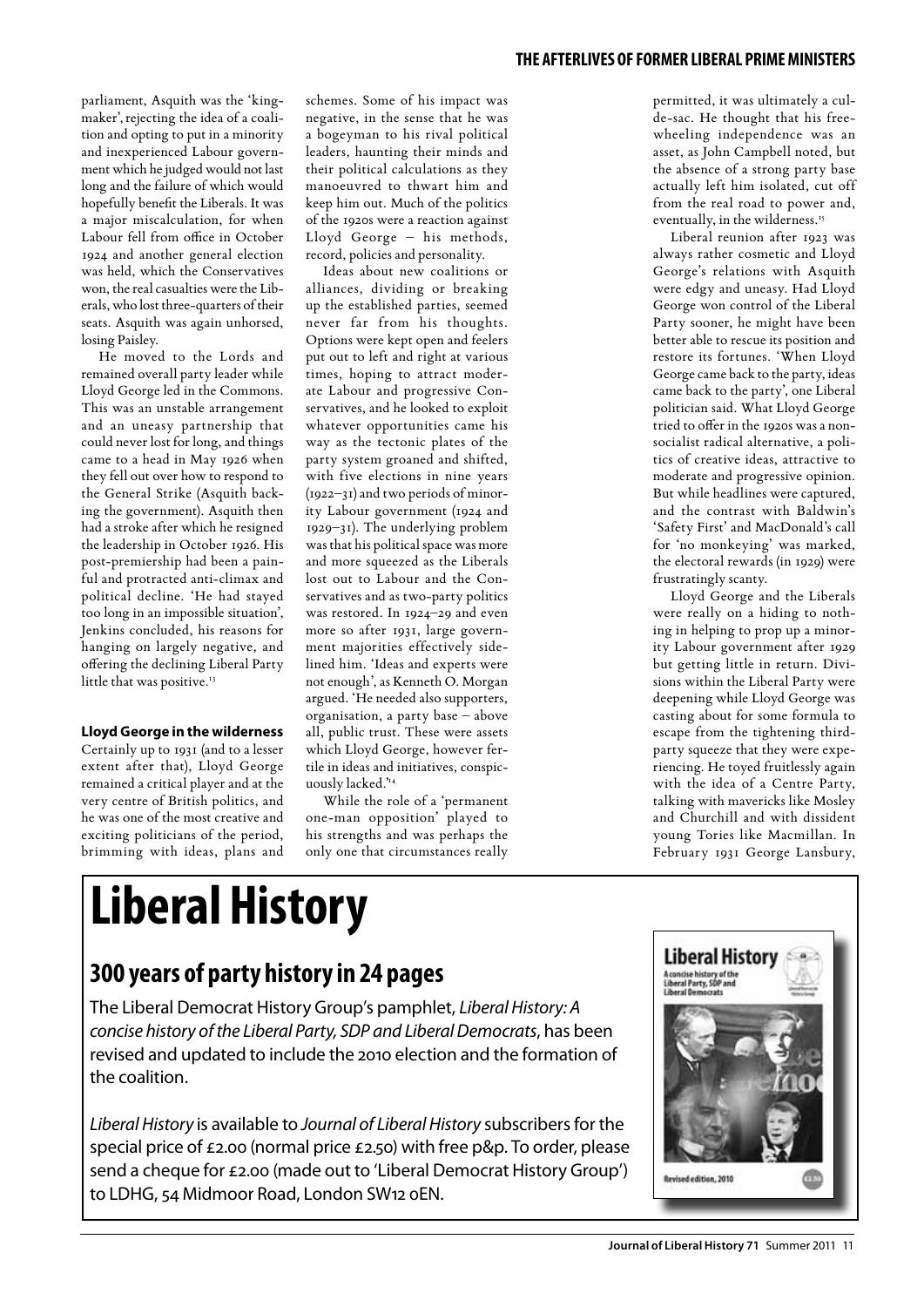on his own initiative, wrote to Lloyd George urging him to join the Labour Party, suggesting he could become its deputy leader. By July 1931 he was closer to regaining office and power than at any other time between 1922 and 1940. The embattled MacDonald, it is suggested, was almost on the brink of bringing Lloyd George and the Liberals into government, with secret talks going on and rumours that Lloyd George would become Leader of the House of Commons and either Chancellor or Foreign Secretary.

With cruel bad luck, however, Lloyd George was knocked out of action at one of the crucial moments in inter-war British politics, falling seriously ill and needing a prostate operation just as the Labour government collapsed in the great political-financial crisis of August 1931 and a 'National' government was formed. Other top Liberals (Samuel and Reading) joined the Cabinet and Lloyd George's son Gwilym became a junior minister. But he was against any lasting alliance between the Liberals and the Conservatives ('If I am to die, I would rather die fighting on the Left', he declared) and detected a Tory plot to take party advantage of the national emergency in the decision to hold an early election in October 1931, breaking with Samuel and Reading when they went along with it. But he was then completely and humiliatingly shipwrecked by the 'National' government's landslide election victory. Estranged from the Liberals, he was reduced to heading a small 'family' rump group of just four MPs.

In 1935 he stumped the country again and dominated the media with his ideas for a British 'New Deal', campaigning for economic reconstruction and public works to cure unemployment, linked to support for the League of Nations, international disarmament and peace. MacDonald and Baldwin toyed with the idea of cooperation with him and even of bringing him into the Cabinet, but backed off when they realised the strength of Tory opposition to doing a deal. He set up the non-party 'Council of Action for Peace and Reconstruction', working with the Free Churches to try to tap Nonconformist radicalism, and pouring money into sponsoring candidates

**The authors of** *The Federalist Papers*  **conjured up a memorable image of former American presidents 'wandering among the people like discontented ghosts, and sighing for a place which they were destined never more to possess.'**

nated 'National' government won another huge majority in November 1935, the game was up. In September 1936 he made a controversial visit to Germany, meeting Hitler. Unfortunately for

the ex-prime minister's reputation, Lloyd George appeared to admire and get on well with the Führer, the two men fascinating and flattering each other. An article he wrote about his visit in the *Daily Express* was so enthusiastic and uncritical it had to be toned down. However, if he had been taken in by Hitler and was an appeaser in 1936 he was certainly not two years later, condemning the Munich settlement and criticising Neville Chamberlain's government for its failures to rearm and to stand up against the aggression of the dictators.

in the hope of perhaps holding the balance of power after an election. But when the Conservative-domi-

In 1916 Lloyd George had offered the energy and the will to win the war. But in 1939–40, in his final significant appearance on the political stage, it was very different. He seemed in fact pretty pessimistic and defeatist, convinced that Britain could not win the war and defeat Germany by itself, and that it might actually lose the war. He believed a negotiated compromise peace was possible and would be better than another long and costly war. Some indeed saw Lloyd George as a potential British Pétain.

He helped to bring Neville Chamberlain down with his last great parliamentary speech in May 1940 – 'the Prime Minister should give an example of sacrifice … [and] sacrifice the seals of office'. For the final time, it seemed that he was on the brink of a return to office. He might be good for only six hours work a day, it was said, 'but they would be six hours of pure radium'. One idea was that if he was not capable of running a department, he should become a sort of food or agriculture supremo, chairing a food production council. Churchill appeared to be anxious to have Lloyd George with him and, in discussions in late-May/early June 1940, offered a post in the War Cabinet but Lloyd George turned it down, unwilling to serve with Chamberlain. He may also have felt that the call had come too late and doubted his physical capacity and resilience. Perhaps, too, he doubted whether Churchill

would succeed and thought he should hold himself back 'in reserve': 'I shall wait until Winston is bust'. Later, in December 1940, he also turned down the offer to become British ambassador to the United States on health grounds.<sup>16</sup>

After that, Lloyd George went into sharp physical and political decline. He was very jumpy, terrified of German air raids, and had a deep and luxurious underground shelter built at Churt in which he would sleep. He became very bitter about Churchill and his conduct of the war, seeming to take a perverse delight when things went badly and there were setbacks. In February 1943 he cast his last vote in parliament, voting against the government and with Labour rebels in support of the Beveridge report. He last set foot in parliament to listen to Churchill's statement on the D-Day landings on 6 June 1944. Soon after, he moved back to Wales, where he died in March 1945.

#### **Discontented ghosts?**

The authors of *The Federalist Papers* conjured up a memorable image of former American presidents 'wandering among the people like discontented ghosts, and sighing for a place which they were destined never more to possess.'<sup>17</sup> The label has a wider application and relevance. The Liberal prime ministers considered here mostly found giving power up, or being brushed to one side, and then life after Number 10, difficult and frustrating in different ways. The problems experienced by Asquith and Lloyd George in the 1920s reflected the wider difficulties of Liberal division and decline, but their personal feud also contributed to the situation. Russell and Gladstone showed that when old prime ministers and leaders do not go gently into that good night they can cause headaches and problems for their successors. Rosebery discovered that ex-prime ministers cannot have a constructive continuing role in British politics if they try to 'go it alone'. These Liberal prime ministers' experience is not unique for many of their Conservative and Labour counterparts have also had problems in letting go, finding a new role, and settling into political and personal retirement. The role of ex-prime minister is a tricky one to play and get right.